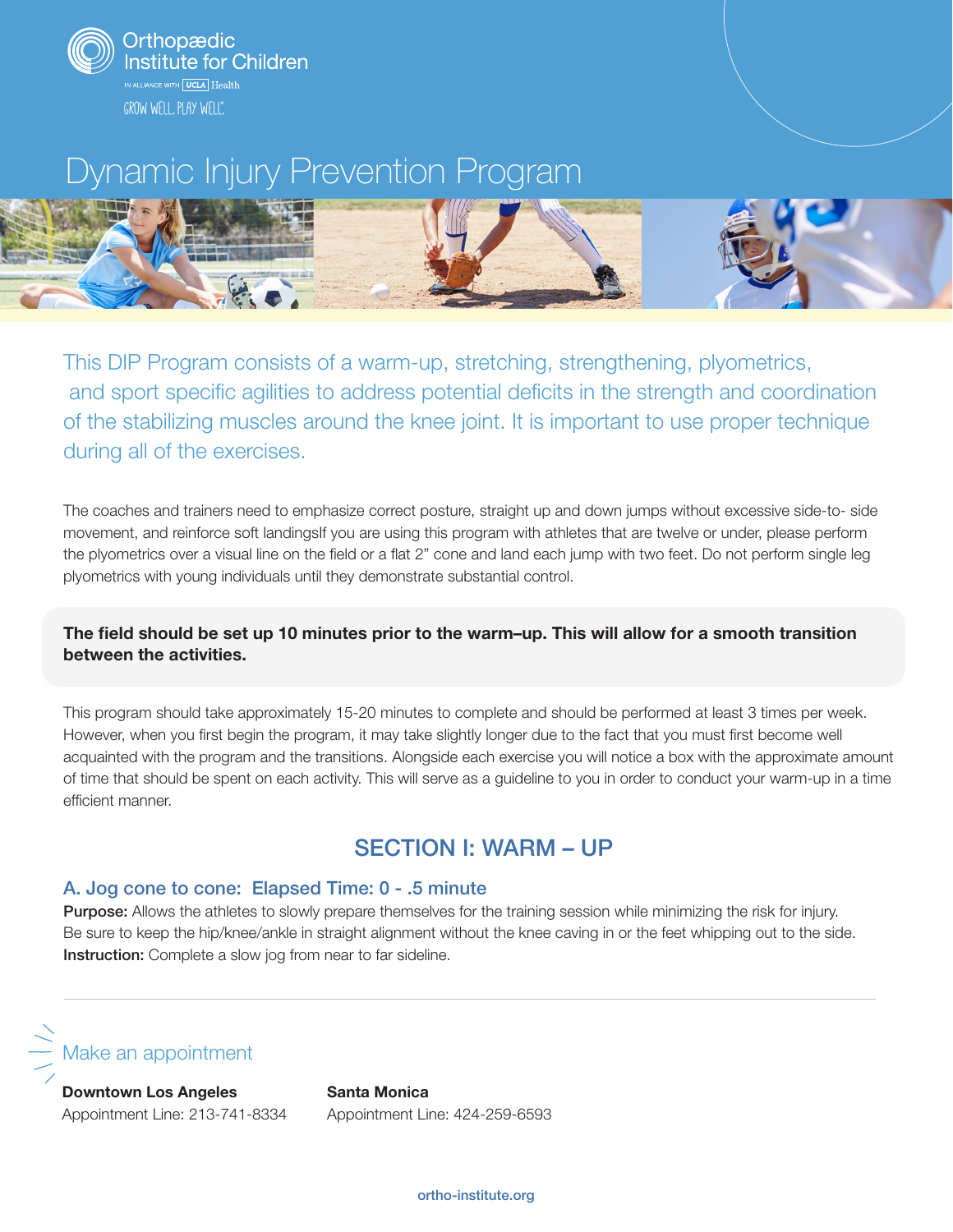

GROW WELL. PLAY WELL<sup>®</sup>.

# Dynamic Injury Prevention Program



#### B. Shuttle Run Exercise: Elapsed Time: .5 - 1 minute

Purpose: This engages the hip muscles (inner and outer thigh). It will promote increased speed. Try not to cave the knee joint inward.

Instruction: Start in an athletic stance with a slight bend at the knee. Leading with the right foot, sidestep pushing off with the left foot (back leg). When you drive off with the back leg, be sure the hip/knee/ankle are in a straight line. Switch sides at half field.

### C. Backward Running: Elapsed Time: 1 - 1.5 minutes

Purpose: This exercise engages hip extensors/hamstrings.

Instruction: Run backwards from sideline to sideline. Land on your toes without extending the knee. Stay on your toes and keep the knees slightly bent at all times. Watch out for locking of the knee joint.

# SECTION II: STRENGTHENING

This portion of the program focuses on increasing leg strength. This will lead to increased leg strength and a more stable knee joint. Technique is everything; close attention must be paid to the performance of these exercises in order to avoid injury.

#### A. Walking Lunges (1 minute): Elapsed Time: 1.5 - 2.5 minutes

Purpose: This exercise strengthens the thigh (quadriceps) muscle.

Instruction: Lunge forward leading with your right leg. Push off with your right leg and lunge forward with your left leg. Drop the back knee straight down. Make sure that you keep your front knee over your ankle. Control the motion and try to avoid you front knee from caving inward. If you can't see your toes on your leading leg, you are doing the exercise incorrectly.

### B. Russian Hamstring (1 minute): Elapsed Time: 2.5 - 3.5 minutes

Purpose: This exercise strengthens the hamstrings muscles.

Instruction: Kneel on the ground with your hands at your side. Have a partner hold you firmly at your ankles. With a straight back, lean forward leading with your hips. Your knee, hip and shoulder should be in a straight line as you lean toward the ground. Do not bend at the waist. You should feel the hamstrings in the back of your thigh working. Repeat the exercise for 30 seconds.

### C. Single Toe Raises (1 minute): Elapsed Time: 3.5 - 4.5 minutes

**Purpose:** This exercise strengthens the calf muscles and increases balance.

Instruction: Stand up with one arm at your side and the other arm on your partner's shoulder. Bend the left knee up and maintain your balance. Slowly rise up on your right toes with good balance. You may hold your arms out ahead of you in order to help. Slowly repeat 30 times and switch to the other side. As you get stronger, you may need to add additional repetitions to this exercise to continue the strengthening effect of the exercise.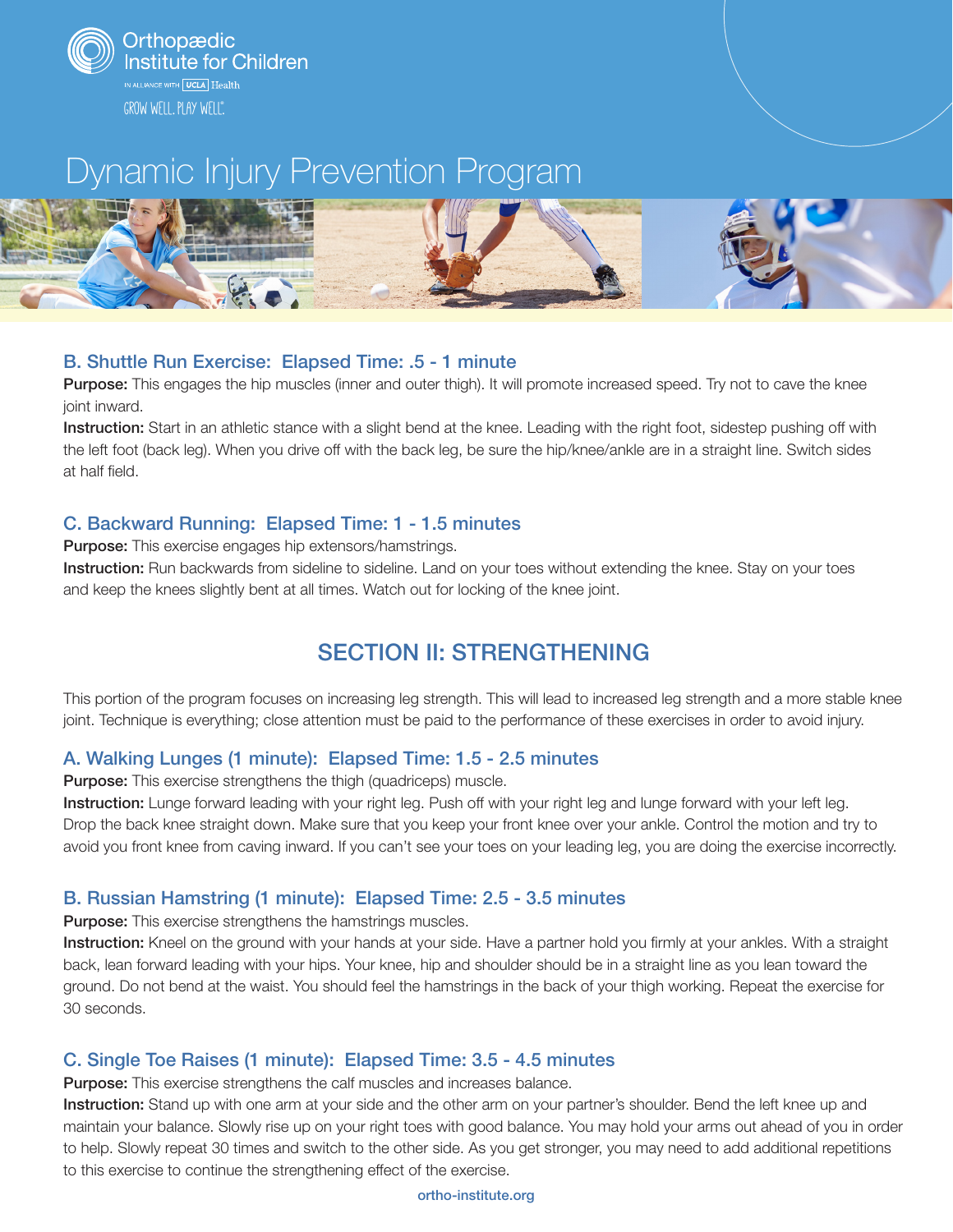



### SECTION III: PLYOMETRICS

These exercises are explosive and help to build, power, strength and speed. The most important element when considering performance technique is the landing. It must be soft! When you land from a jump, you want to softly accept your weight on the balls of your feet slowly rolling back to the heel with a bent knee and a bent hip. These exercises are basic, however, it is critical to perform them correctly. Please begin these exercise using a flat cone (2 inches) or with a visual line on the field.

#### A. Lateral Hops over Cone (30 seconds): Elapsed Time: 4.5 - 5 minutes

Purpose: This exercise Increase power/strength while emphasizing neuromuscular control. Instruction: Stand with a 2" cone to your left. Hop to the left over the cone softly landing on the balls of your feet land bending at the knee. Repeat this exercise hopping to the right. Progress to Single leg hops.

#### B. Forward/Backward Hops over cone (30 sec): Elapsed Time: 5 - 5.5 minutes

Purpose: This exercise Increases power/strength emphasizing neuromuscular control.

Instruction: Hop over the cone softly landing on the balls of your feet and bending at the knee. Now, hop backwards over the cone using the same landing technique. Be careful not to snap your knee back to straighten it. You want to maintain a slight bend to the knee.

#### C. Single Leg hops over cone (30 seconds): Elapsed Time: 5.5 - 6 minutes

Purpose: This exercise Increases power/strength emphasizing neuromuscular control.

Instruction: Hop over the cone landing on the ball of your foot bending at the knee. Now, hop backwards over the ball using the same landing technique. Be careful not to snap your knee back to straighten it. You want to maintain a slight bend to the knee. Now, stand on the left leg and repeat the exercise. Increase the number of repetitions as needed.

#### D. Vertical Jumps with headers (30 seconds): Elapsed Time: 6 - 6.5 minutes

**Purpose:** This exercise Increases the height of your vertical jump.

Instruction: Stand forward with hands at your side. Slightly bend the knees and push off jumping straight up. Remember the proper landing technique; accept the weight on the ball of your foot with a slight bend to the knee.

#### E. Scissors Jump (30 seconds): Elapsed Time: 6.5 - 7 minutes

Purpose: This exercise increases the power and strength of your vertical jump.

Instruction: Lunge forward leading with your right leg. Keep your knee over your ankle. Now, push off with your right foot and propel your left leg forward into a lunge position. Be sure your knee does not cave in or out. It should be stable and directly over the ankle. Remember the proper landing technique; accept the weight on the ball of your foot with a slight bend to the knee. Repeat 20 times.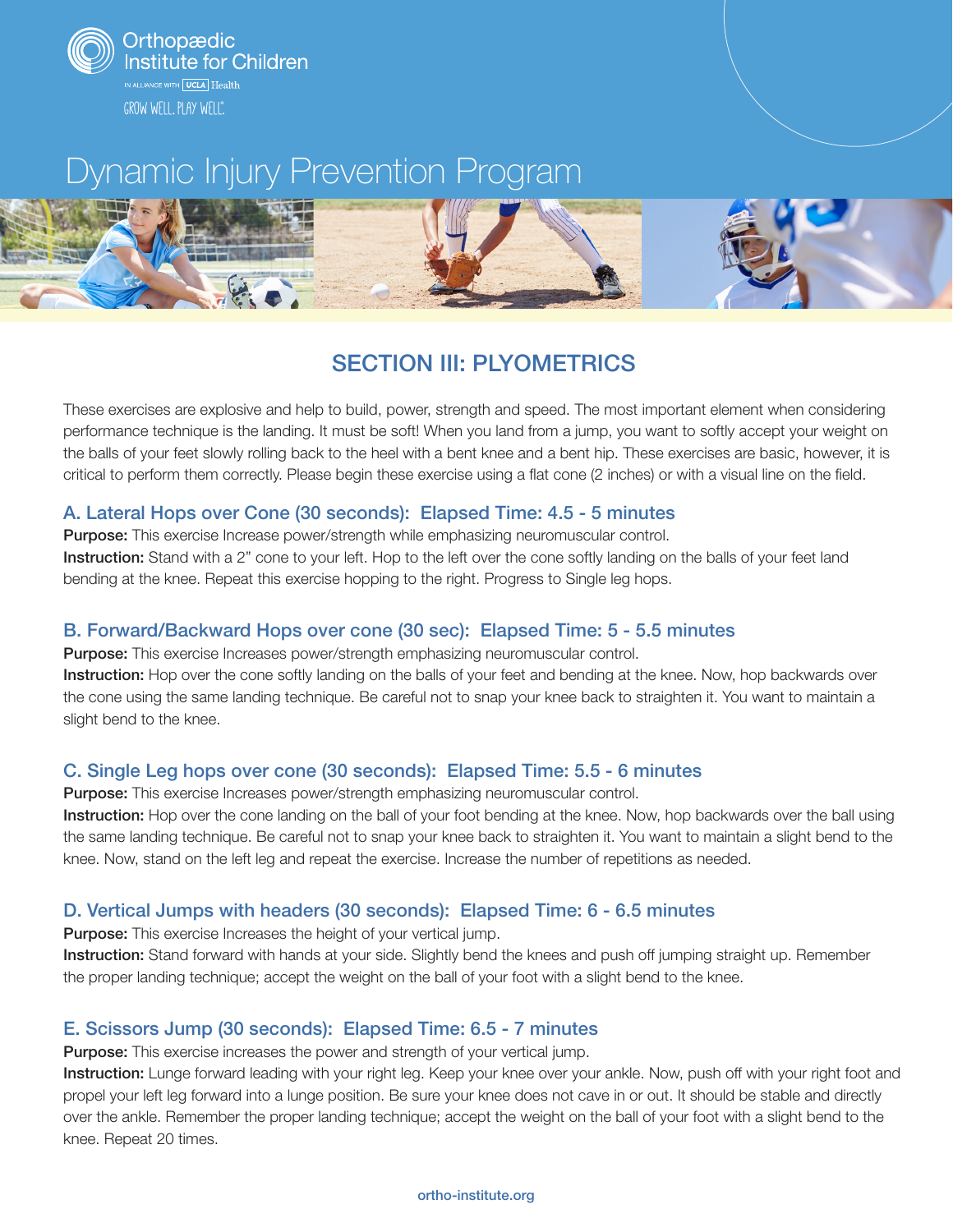



## SECTION IV: AGILITIES

#### A. Forward run with 3 step deceleration: Elapsed Time: 7 - 8 minutes

Purpose: This Increases dynamic stability of the ankle/knee/hip complex.

Instruction: Starting at the first cone, sprint forward to the second cone. As you approach the cone, use a 3 step quick stop to decelerate. Continue on to cone 2 using the same strategy to deceleration. Do not let your knee extend over your toe. Do not let you knee cave inward. This exercise is used to teach the athlete how to properly accelerate and decelerate while moving forward and the hip, buttock and hamstring musculature.

#### B. Lateral Diagonal runs (3 passes): Elapsed Time: 8 - 9 minutes

Purpose: To encourage proper technique and stabilization of the hip and knee. This exercise will also deter a "knock knee" position from occurring – which is a dangerous position for the ACL.

Instruction: Face forward and laterally run to the first cone on the left. Pivot off the left foot and shuttle run to the second cone. Now pivot off the right leg and continue onto the third cone. Make sure that the outside leg does not cave in. Keep a slight bend to the knee and hip and make sure the knee stays over the ankle joint.

### C. Bounding run (44 yds): Elapsed Time: 9 - 10 minutes

**Purpose:** To increase hip flexion strength, and increase power and speed.

Instruction: Starting on the near cone, run to the far side with knees up toward the chest. Bring your knees up high. Land on the ball of your foot with a slight bend at the knee and a straight hip. Increase the distance as this exercise gets easier.

The field should be set up 10 minutes prior to the warm–up. This will allow for a smooth transition between the activities.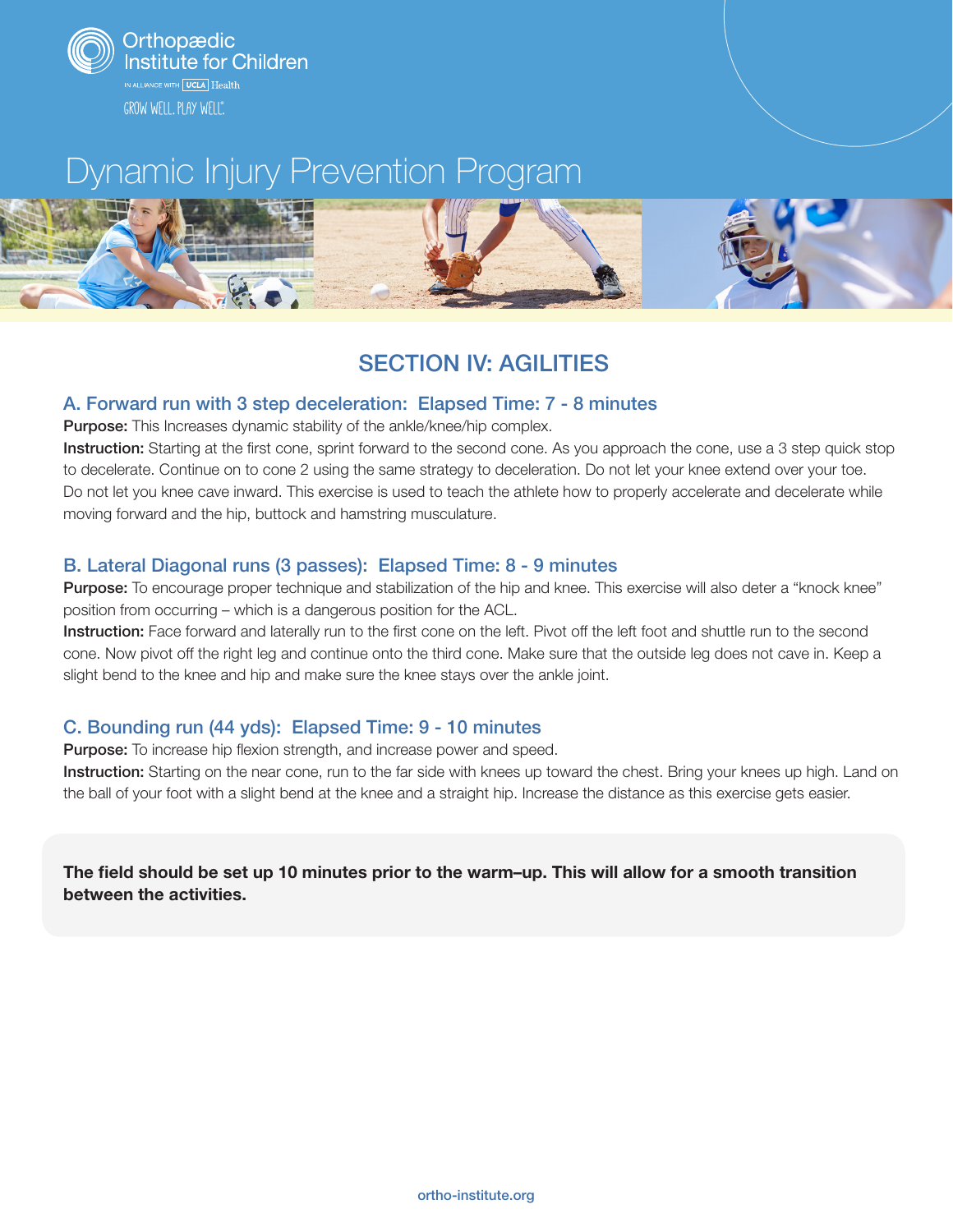



## SECTION V: STRETCHING

It is important to incorporate a short warm-up prior to stretching. Never stretch a "cold muscle". By performing these stretches, you can improve and maintain your range of motion, reduce stiffness in your joints, reduce post-‐exercise soreness, reduce the risk of injury and improve your overall mobility and performance. Note: this portion of the program may be moved to the end of your training session. Do a warm-up such as brisk walking for five to 10 minutes before stretching. Gently stretch to a point of tension and hold. Hold the stretch for 30 seconds. Concentrate on lengthening the muscles you are stretching. Breathe normally.

#### A. Calf stretch (30 seconds x 2 reps): Elapsed Time: 10 - 11 minutes

Purpose: To stretch the calf muscle of the lower leg.

Instruction: Stand leading with your right leg. Bend forward at the waist and place your hands on the ground in a V formation. Keep your right knee slightly bent and your left leg straight. Make sure your left foot is flat on the ground. Do not bounce during the stretch. Hold for 30 seconds, then switch sides and repeat.

#### B. Quadricep stretch (30 seconds x 2 reps): Elapsed Time: 11 - 12 minutes

Purpose: To stretch the quadricep muscle of the front of the thigh.

Instruction: Place your left hand on your partner's left shoulder. Reach back with your right hand and grab the front of your right ankle. Bring your heel to buttock. Make sure your knee is pointed down toward the ground. Keep your right leg close to your left. Don't allow knee to wing out to the side and do not bend at the waist. Hold for 30 seconds and switch sides.

### C. Figure Four Hamstring stretch (30 sec x 2 reps): Elapsed Time: 12 - 13 minutes

**Purpose:** To stretch the hamstring muscles of the back of the thigh.

Instruction: Sit on the ground with your right leg extended out in front of you. Bend your left knee and rest the bottom of your foot on your right inner thigh. With a straight back, try to bring your chest toward your knee. Do not round your back. If you can, reach down toward your toes and pull them up toward your head. Do not bounce. Hold for 30 seconds and repeat with the other leg.

#### D. Inner Thigh Stretch (20 sec x 3 reps): Elapsed Time: 13 - 14 minutes

**Purpose:** To elongate the muscles of the inner thigh (adductor group).

Instruction: Remain seated on the ground. Spread your legs evenly apart. Slowly lower yourself to the center with a straight back. You want to feel a stretch in the inner thigh. Now reach toward the right with the right arm. Bring your left arm overhead the stretch over to the right. Hold the stretch and repeat on the opposite side.